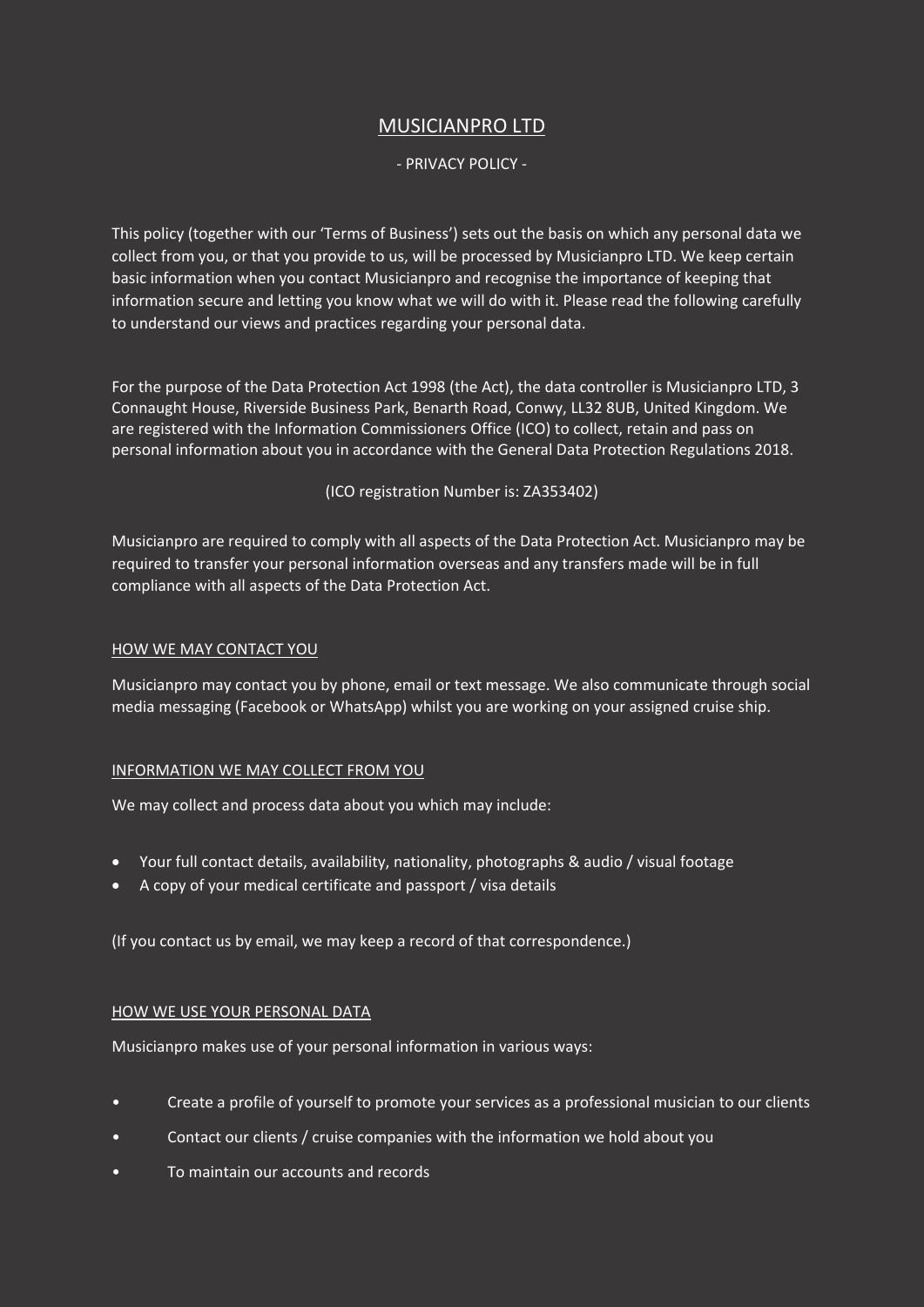## WHO DO WE SHARE YOUR INFORMATION WITH

We may share your information in the following ways and with the following companies:

- Cruise companies who use our services and who you may have been contracted to work for
- Our service providers
- Debt collection agencies for non-payment

## HOW TO CHANGE YOUR PREFERENCES OR UPDATE YOUR PERSONAL DATA

We do **not** use your personal details for any marketing purposes and we will securely retain your information on our system, until at such time we disclose your information to a cruise company to promote your services as a professional musician. You can exercise the right to change your preferences or update your personal information at any time by contacting us at

# YOUR RIGHTS

Under data protection law you now have the right to:

- Be kept informed about the processing of your personal data
- Correct your personal data if it contains any errors
- Object to the processing of your personal data
- Restrict how your personal data is processed
- Have your personal data erased
- Request access to your personal data

# WHERE WE STORE YOUR PERSONAL DATA

The data that we collect from you may be disclosed to and stored at, a destination outside the European Economic Area ("EEA"). It may also be processed by staff operating outside the EEA by one of our clients / cruise companies. We will take all steps reasonably necessary to ensure that your data is treated securely and in accordance with this privacy policy.

All information you provide to us is stored on our secure servers and all our systems are password protected and access is strictly limited to Musicianpro staff who specifically need to process or have access to your data.